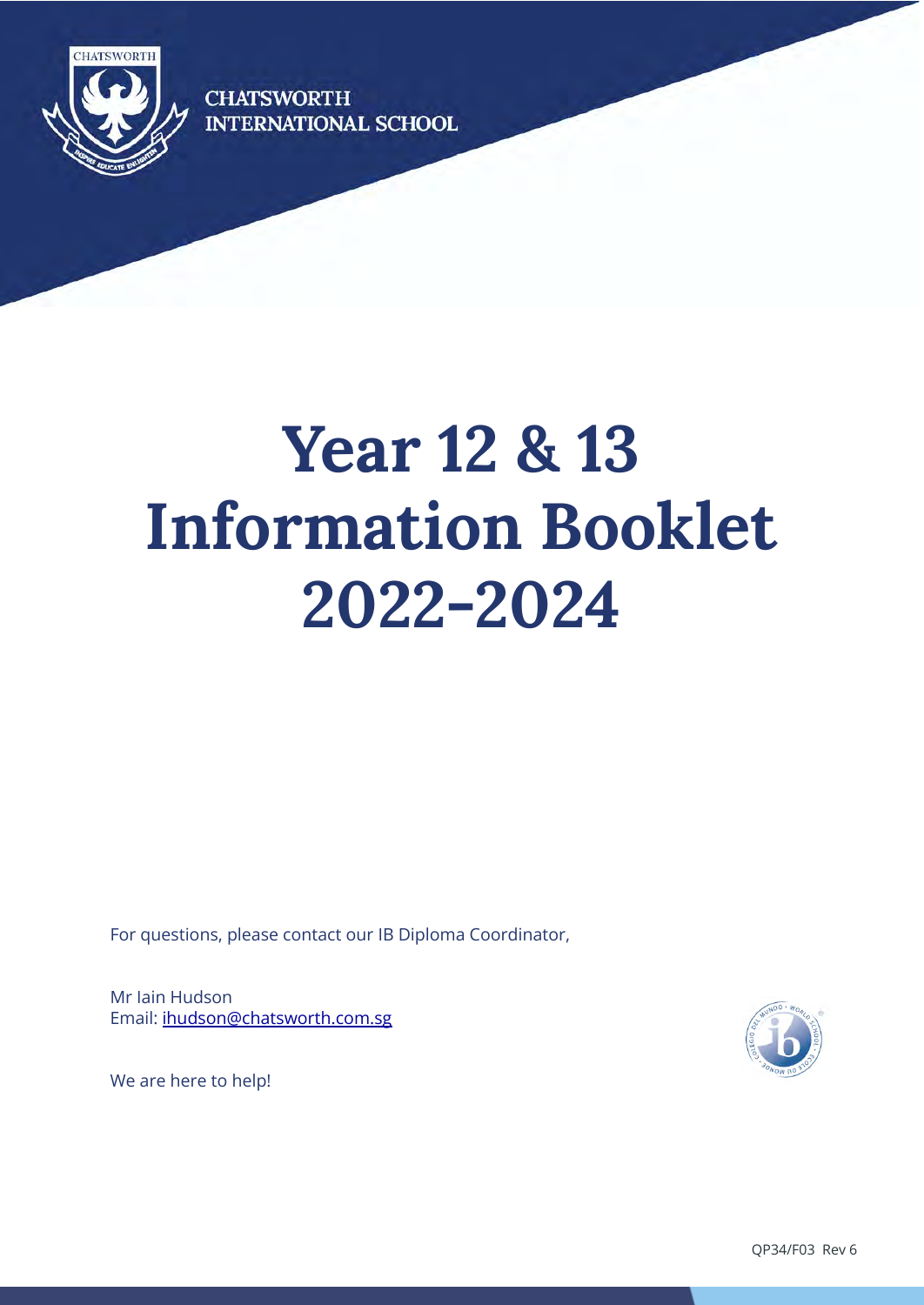

Dear Students, Parents and Guardians of Year 11,

The following pages will provide you with information and guidance regarding the different academic programmes available to Chatsworth students in Years 12 and 13. Accompanying this document are application forms. Please read through this information carefully; students should discuss their choices in detail with their parents/guardians as well as our University Advisor. The completed application form, along with supporting documents, is to be submitted by **21 March 2022**.

After a review of the student's application and all supporting documentation (placement tests, school reports, teacher recommendations and feedback, MYP grades, attendance reports, etc.) a proposal will be made in conjunction with Student Services with regards to the most suitable programme (IB Diploma with Chatsworth High School Diploma or IB Course (Certificate) with Chatsworth High School Diploma) and any possible conditions attached to a placement offered in Year 12. For any irregularities in the applications, approval is required from the Academic Board. This decision will be communicated to both the student and the parents/guardians in writing by the end of Semester 2 of Year 11.

Upon successful completion of Years 12 & 13, universities around the world will recognise our WASC accredited high school diploma (called the Chatsworth High School Diploma). However, some may require the IB Diploma for direct entry into their programmes, while some may not. If you are a DP course/certificate student looking at a university requiring the IB Diploma, then you may need to consider taking a foundation year first before entering their programme. Otherwise, you may need to consider a different university. Though there are broadly understood admissions requirements based on regions of the world, please note each university will have their own admissions requirements depending on the programme you are considering. It is best to look directly at the university's website to discover their admissions requirements. The university process is never clear cut, and admissions requirements may change from year to year.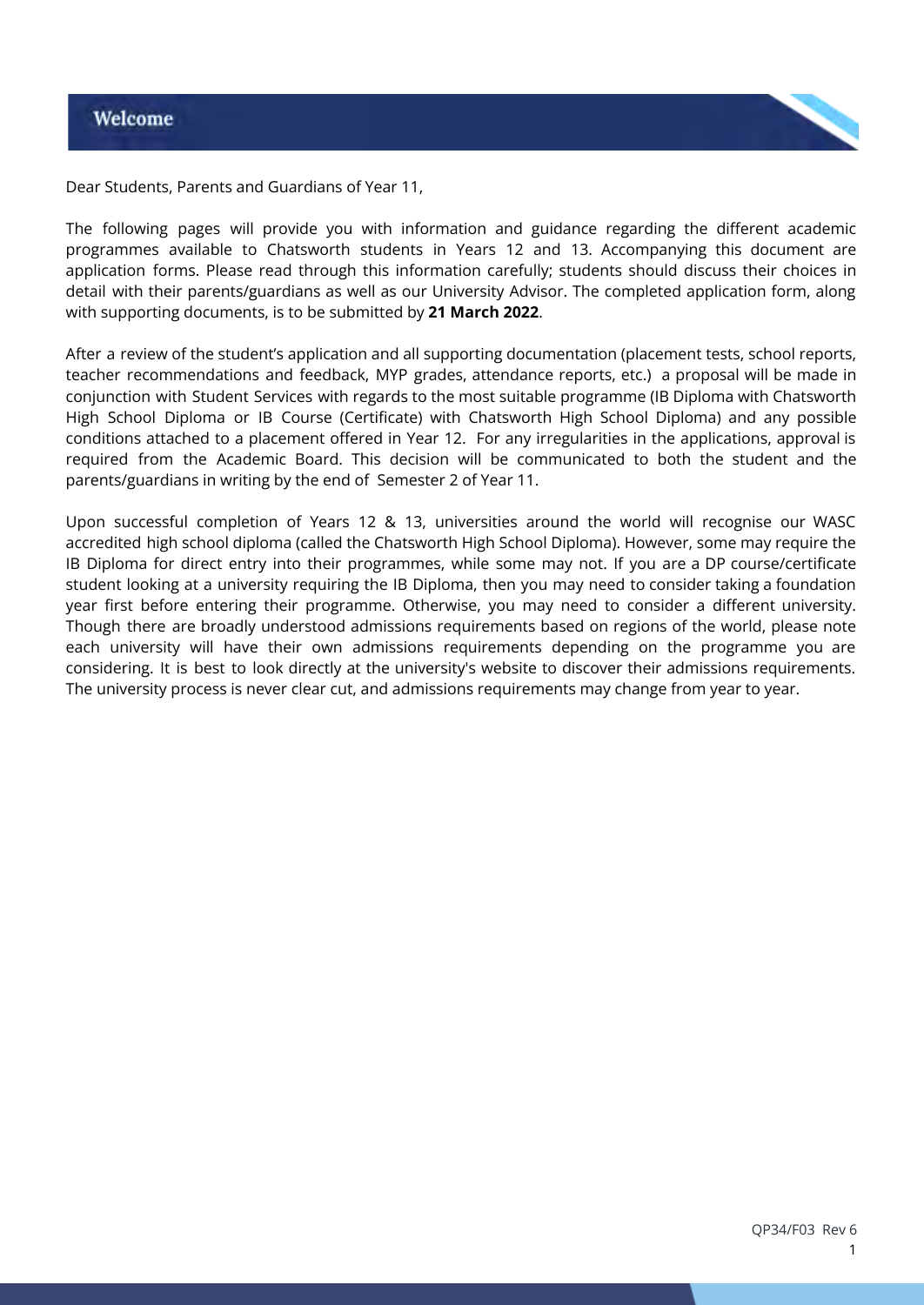# Application Process / Timeline



The timeline on the subject selection for the Years 12 & 13 application process is outlined below.

| <b>Date</b>                     | Event                                                                                                                                         | Presenter/ In-charge                                             |
|---------------------------------|-----------------------------------------------------------------------------------------------------------------------------------------------|------------------------------------------------------------------|
| November 2021 -<br>January 2022 | Years 12 &13 overview,<br>Pamoja Online Course                                                                                                | <b>IBDP Coordinator</b><br>Pamoja Coordinator                    |
| Late January 2022               | Application forms released                                                                                                                    | <b>IBDP Coordinator</b>                                          |
| January 2022                    | University advising presentation                                                                                                              | University Advisor/<br><b>IBDP Coordinator</b>                   |
| December 2021 -<br>January 2022 | Year 12&13 subject presentations (teachers<br>outline their specific IBDP subjects to<br>students to aid in course selection and<br>planning) | <b>Subject Teachers</b>                                          |
| January - February<br>2022      | <b>Introduction to Core Components:</b><br>CAS (Creativity, Action, Service)<br>TOK (Theory of Knowledge)<br>EE (Extended Essay)              | TOK Teachers,<br><b>CAS Coordinator</b><br><b>EE Coordinator</b> |
| February - March<br>2022        | University advisor meetings                                                                                                                   | University Advisor                                               |
| Late February 2022              | Year 12 & 13 Pathways parent session                                                                                                          | Head of Secondary, IBDP<br>Coordinator                           |
| <b>21 March 2022</b>            | <b>Application form submission Deadline</b>                                                                                                   | <b>To IBDP Coordinator</b>                                       |
| March - April 2022              | Review of application                                                                                                                         | <b>Student Services</b>                                          |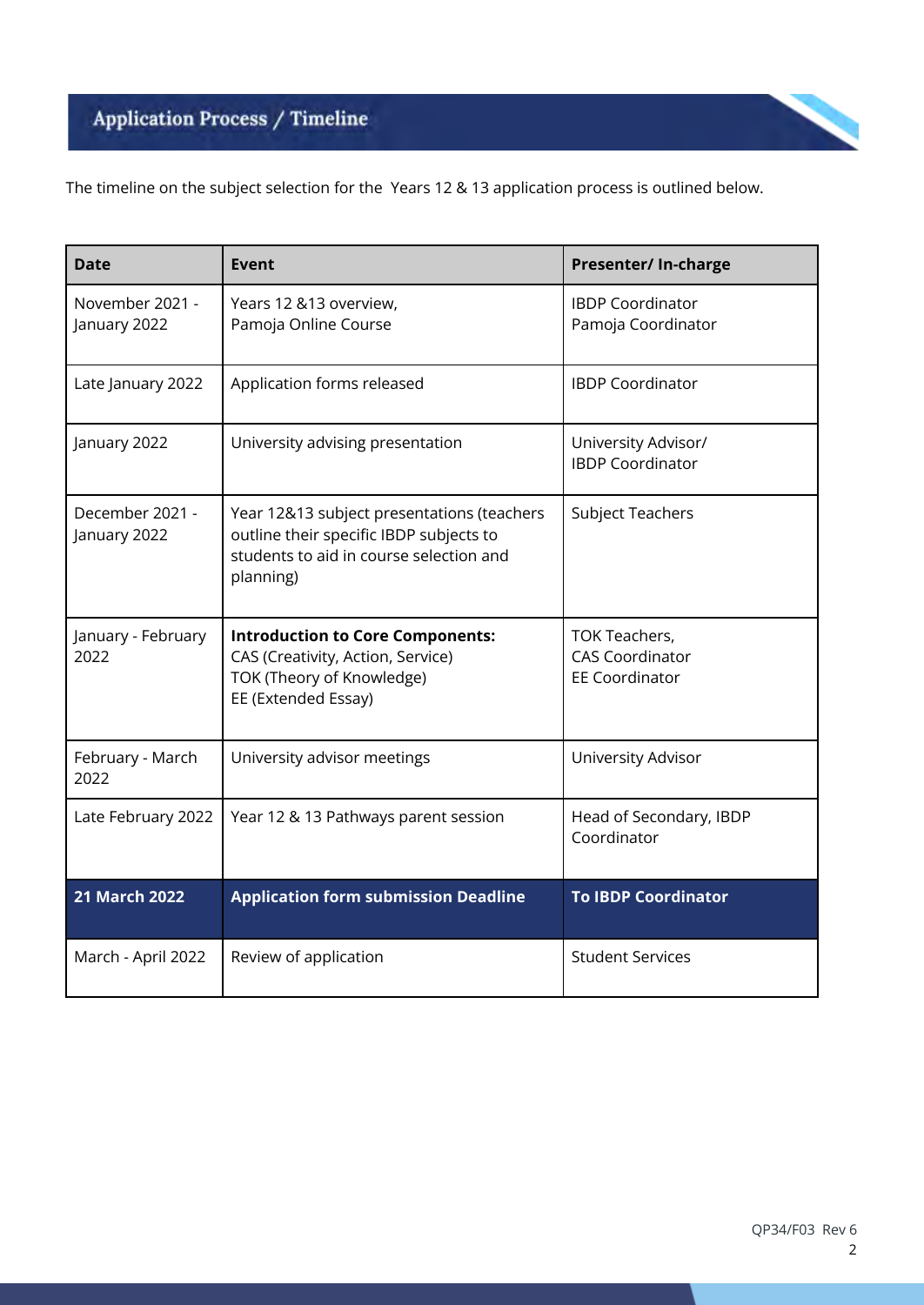# Years 12 and 13 - Programmes Offered

Two pathways are offered in Years 12 & 13:

- **IB Diploma**
- IB Course (Certificate)

| <b>IB Diploma</b><br>(leading to a Chatsworth High<br><b>School Diploma)</b> | <b>IB Course (Certificate)</b><br>(leading to a Chatsworth High<br>School Diploma#) | ali Kar<br>International Baccalaureate<br><b>Baccalauréat International</b><br>Bachillerato Internacional<br>El Programa del<br>The IB Diploma   Le Programme du                                                                                       |
|------------------------------------------------------------------------------|-------------------------------------------------------------------------------------|--------------------------------------------------------------------------------------------------------------------------------------------------------------------------------------------------------------------------------------------------------|
| 6 subjects (3 at Higher Level, 3 at<br>Standard Level*^)                     | 6 subjects - generally taken at<br>Standard Level <sup>^</sup>                      | Diploma del IB<br>diplôme<br>Programme<br>We set the that . How entities are - Certificanse and<br>especial la - polosatri el partitiolitament soluite denomi - preprodubble) par el nitrojo demonistista<br>Chatsuprth International School Pte, Ltd. |
| Theory of Knowledge*                                                         |                                                                                     | has been resembed that it students by powers. It is obstrained as<br><b>Diplôme</b><br>Diploma<br>Diploma<br>del Bachillerato Internacionà<br>of the International Baccalaureate                                                                       |
| Extended Essay*                                                              |                                                                                     |                                                                                                                                                                                                                                                        |
| Creativity, Action, Service (CAS)<br>programme*^                             | Creativity, Action, Service (CAS)<br>programme*^                                    | 11 July 2017                                                                                                                                                                                                                                           |

\*Compulsory IBDP component

^ Compulsory Chatsworth graduation requirement

# Note that our High School Diploma is accredited by the Western Association of Schools and Colleges and has its own set of requirements.

# Chatsworth High School Diploma

The Chatsworth High School Diploma is Chatsworth's school leaving certificate awarded to students who meet our general graduation requirements. It counts credits (courses taken), tracking students from Year 10 through to Year 13 (most courses are 1 credit per year). Students need to obtain a certain number of credits overall and, more specifically, in English, Mathematics, Science and Electives.

If you are passing courses and had a full complement of classes from Year 10 and 11 when joining Chatsworth, then you will almost certainly earn the Chatsworth High School Diploma. However, if you did not pass some classes (i.e you were awarded lower than a grade 3, particularly in English, then you are at risk of not graduating from Chatsworth and should check your graduation status with the University Advisor as quickly as possible.



The credit requirements for earning the Chatsworth High School Diploma are shown on the next page.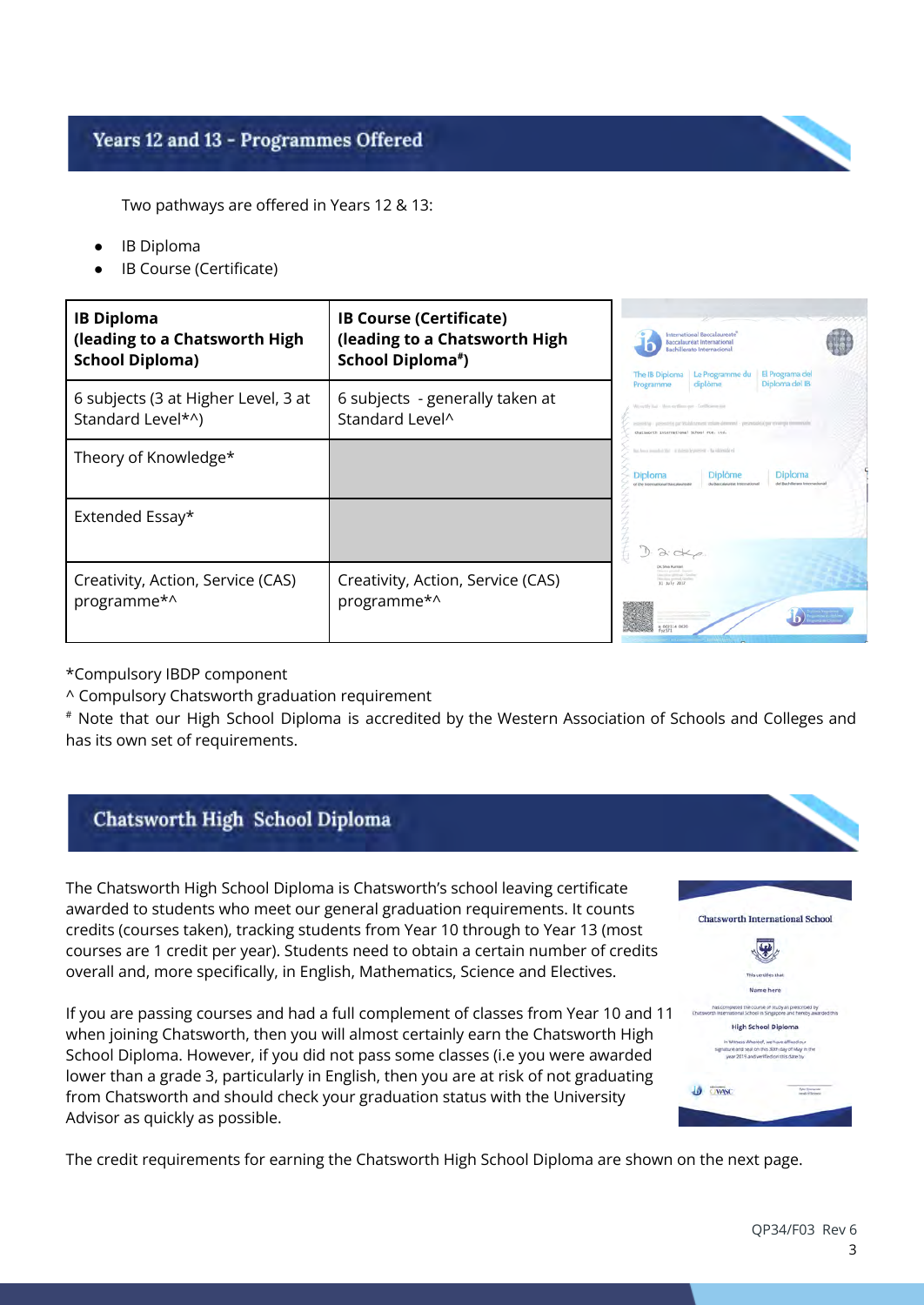# Credit Requirements for the Chatsworth High School Diploma

|                                                                                                                                                                                                                                 | For IB<br><b>Diploma</b><br><b>Student</b> | <b>For IB Certificate (IB</b><br><b>Course) Student</b> |
|---------------------------------------------------------------------------------------------------------------------------------------------------------------------------------------------------------------------------------|--------------------------------------------|---------------------------------------------------------|
| English                                                                                                                                                                                                                         | $\overline{4}$                             | $\overline{4}$                                          |
| Mathematics                                                                                                                                                                                                                     | $\overline{3}$                             | 3                                                       |
| Science                                                                                                                                                                                                                         | 3                                          | 3                                                       |
| Humanities                                                                                                                                                                                                                      | 3                                          | 3                                                       |
| Foreign Language*                                                                                                                                                                                                               | 2/0                                        | 2/0                                                     |
| Electives (eg. PE, Arts, IT, TOK)<br>(an elective is anything over and above required)                                                                                                                                          | 8/10                                       | 8/10                                                    |
| Total Credits (absolute minimum)                                                                                                                                                                                                | 23                                         | 23                                                      |
| <b>Total Semesters</b><br><b>Total Years</b>                                                                                                                                                                                    | 8                                          | 8                                                       |
|                                                                                                                                                                                                                                 | 4                                          | 4                                                       |
| Other Requirements:<br>Students must be in good standing (demonstrating the<br>academic, mature and motivational capability to proceed<br>to the next year level)<br>Successful completion of CAS<br>90% attendance requirement |                                            |                                                         |
| <b>Note</b><br>Only applicable for students with English as a First<br>Language                                                                                                                                                 |                                            |                                                         |

Note: One credit is awarded for each successfully completed subject per year (semester grade of at least 3) in Years 10-13 or equivalent prior study.

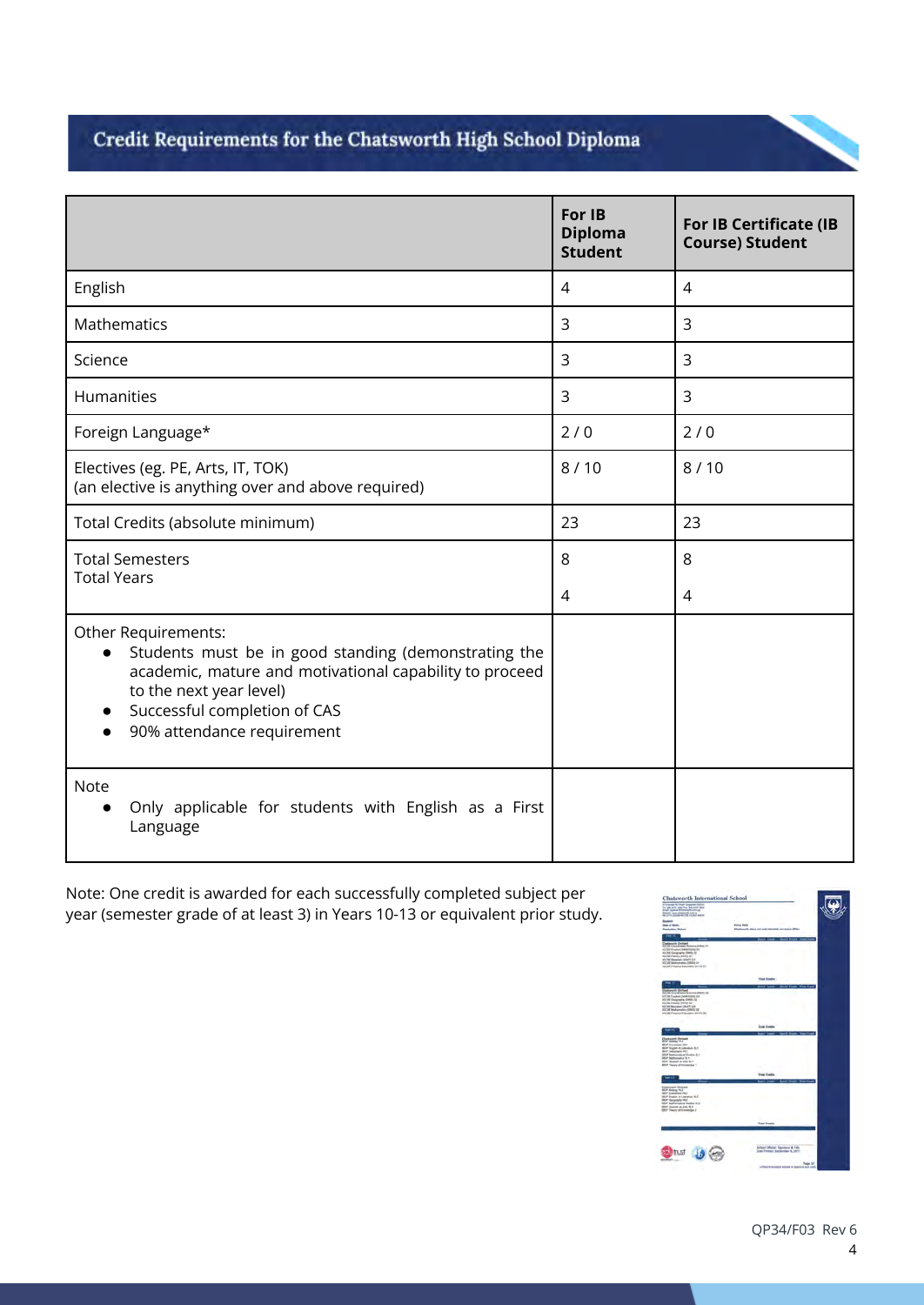# Years 12 & 13: Subjects Offered

## **Group One: Studies in Language & Literature**

- Language A: Language and Literature HL/SL
- (School Supported Self-taught) SL

#### **Group Two: Language Acquisition**

- English B HL
- French B HL/SL
- Mandarin B HL/SL
- Spanish Ab Initio\* SL
- Mandarin Ab Initio SL (Pamoja, extra fees apply)
- Spanish B SL (Pamoja, extra fees apply)
- French Ab Initio SL (Pamoja, extra fees apply)

### **Group Three: Individuals and Societies**

- Economics HL/SL
- History HL/SL
- Geography HL/SL
- Psychology HL/SL (Pamoja, extra fees apply)
- Business Management HL/SL (Pamoja, extra fees apply)

## **Group Four: Experimental Science**

- Biology HL/SL
- Chemistry HL/SL
- Physics HL/SL

#### **Group Five: Mathematics**

- Mathematics: Analysis and approaches course (HL)
- Mathematics: Analysis and approaches course (SL)
- Mathematics: Applications and interpretation course (SL)

### **Group Six: The Arts**

- Music HL/SL\*
- Theatre HL/SL\*
- Visual Art HL/SL

*\*Either Music or Theatre will be offered subject to sufficient student numbers. The school will finalise this after reviewing student subject selections*

Note: Subjects are offered subject to sufficient student demand. Chatsworth reserves the right to amend subject offerings at any time.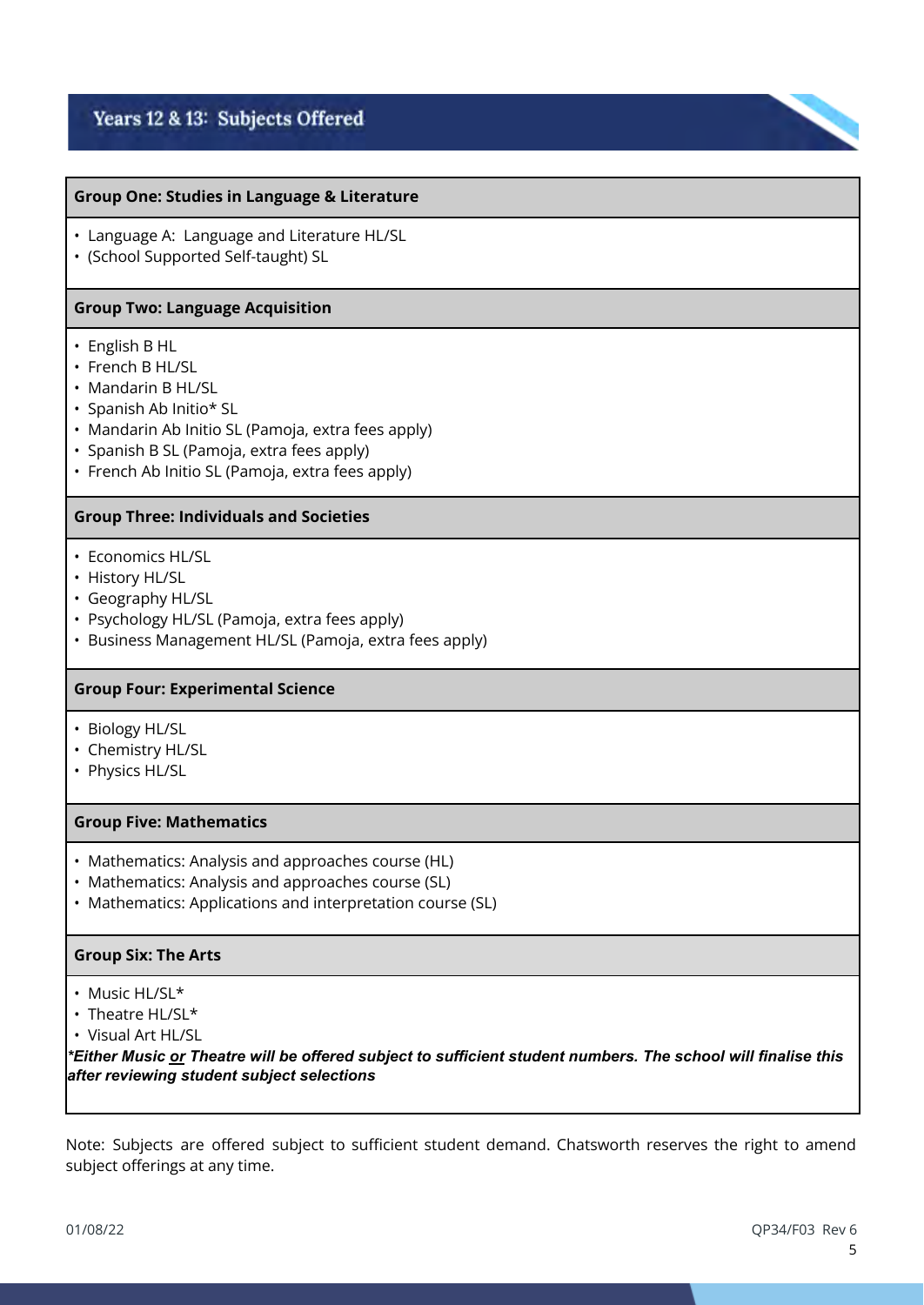| <b>Groups</b>                                    | <b>Subjects</b>                                                                                                                                                                                                                                                                                                                                                                                                                                                                                                                                                                                                                                                                                                                                                                                                                                                                                                                                                                                                                  |
|--------------------------------------------------|----------------------------------------------------------------------------------------------------------------------------------------------------------------------------------------------------------------------------------------------------------------------------------------------------------------------------------------------------------------------------------------------------------------------------------------------------------------------------------------------------------------------------------------------------------------------------------------------------------------------------------------------------------------------------------------------------------------------------------------------------------------------------------------------------------------------------------------------------------------------------------------------------------------------------------------------------------------------------------------------------------------------------------|
| Group 1<br>Studies in Language<br>and Literature | <b>English A language and Literature HL/SL</b><br>This course is designed to support future academic study by developing a high<br>social, aesthetic and cultural literacy, as well as effective communication skills.<br>Focus is directed towards developing and understanding the constructed nature<br>of meanings generated by language and the function of context in the process.<br>The course aims to develop in students skills of textual analysis and the<br>understanding that texts, both literary and non-literary, can be seen as<br>autonomous yet simultaneously related to culturally determined reading<br>practices.                                                                                                                                                                                                                                                                                                                                                                                        |
|                                                  | School Supported Self-taught Language A: Literature<br>This programme is primarily a pre-university course in literature. It is aimed at<br>students who intend to pursue literature, or related studies, at university, as<br>well as at students whose formal study of literature will not continue beyond<br>this level. The former would normally follow the Higher Level (HL) programme<br>and the latter the Standard Level (SL).                                                                                                                                                                                                                                                                                                                                                                                                                                                                                                                                                                                          |
|                                                  | Students must have native or near native fluency in the target language.                                                                                                                                                                                                                                                                                                                                                                                                                                                                                                                                                                                                                                                                                                                                                                                                                                                                                                                                                         |
| Group <sub>2</sub><br>Language Acquisition       | <b>English B</b><br><b>French B</b><br><b>Mandarin B</b><br>Spanish B SL (Pamoja)<br>The Language B course is for students with some previous experience (ideally<br>between three and five years) of learning the target language. The main focus of<br>these courses is on language acquisition and the development of skills<br>considerably beyond those expected of an ab initio candidate, up to a fairly<br>sophisticated degree at higher level.<br><b>Spanish Ab Initio (Standard Level only)</b><br>French Ab initio SL (Pamoja)<br><b>Mandarin Ab initio SL (Pamoja)</b><br>The Language ab initio courses are language learning courses for beginners,<br>designed to be followed over two years by students who have no or very little<br>previous experience of learning the target language. The main focus of the<br>courses is on the acquisition of language required for purposes and situations<br>usual in everyday social interaction. Language ab initio courses are only<br>available at Standard Level. |
| Group 3<br>Individuals and<br>Societies          | <b>Economics</b><br>Economics is essentially concerned with the concept of scarcity and the issue of<br>resource allocation. The study of Economics helps us to understand many real<br>world issues, such as international trade and economic development.<br>Throughout the course, students will gain an understanding of the trade-offs<br>between equity and efficiency whilst also studying the role of private firms,<br>households and government in today's mixed economies. In addition to learning<br>about economic theory and concepts, students will also develop the skills<br>needed to evaluate the ability of economic models to explain the complexities<br>of economies, and the outcomes of decisions made by firms, households and<br>the government.                                                                                                                                                                                                                                                      |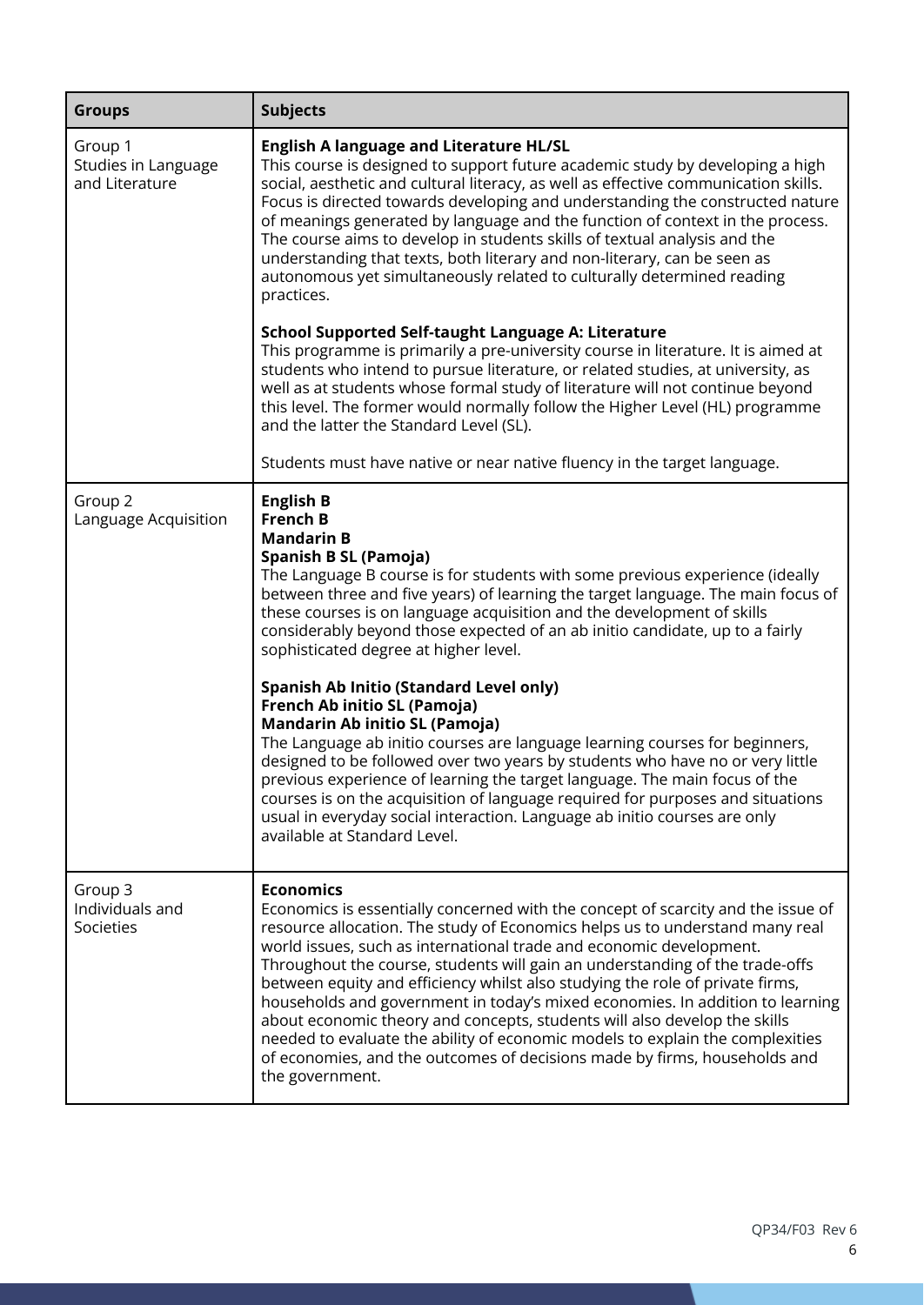| Group 3<br>Individuals and<br>Societies | <b>History</b><br>The DP history course is a world history course based on a comparative and<br>multi-perspective approach to history. It involves the study of a variety of types<br>of history, including political, economic, social and cultural, and provides a<br>balance of structure and flexibility. The course emphasizes the importance of<br>encouraging students to think historically and to develop historical skills as well<br>as gaining factual knowledge. It puts a premium on developing the skills of<br>critical thinking, and on developing an understanding of multiple interpretations<br>of history. In this way, the course involves a challenging and demanding critical<br>exploration of the past.                                                                                                                                                                                                                                                                                                                                                                                                                                                                                                                                                                                                                                                                                                                                                                                                                                                                                                                                                       |
|-----------------------------------------|-----------------------------------------------------------------------------------------------------------------------------------------------------------------------------------------------------------------------------------------------------------------------------------------------------------------------------------------------------------------------------------------------------------------------------------------------------------------------------------------------------------------------------------------------------------------------------------------------------------------------------------------------------------------------------------------------------------------------------------------------------------------------------------------------------------------------------------------------------------------------------------------------------------------------------------------------------------------------------------------------------------------------------------------------------------------------------------------------------------------------------------------------------------------------------------------------------------------------------------------------------------------------------------------------------------------------------------------------------------------------------------------------------------------------------------------------------------------------------------------------------------------------------------------------------------------------------------------------------------------------------------------------------------------------------------------|
|                                         | Geography<br>Geography is a dynamic subject firmly grounded in the real world, and focuses<br>on the interactions between individuals, societies and physical processes in<br>both time and space. It seeks to identify trends and patterns in these<br>interactions. It also investigates the way in which people adapt and respond to<br>change, and evaluates actual and possible management strategies associated<br>with such change. Geography describes and helps to explain the similarities and<br>differences between different places, on a variety of scales and from different<br>perspectives.                                                                                                                                                                                                                                                                                                                                                                                                                                                                                                                                                                                                                                                                                                                                                                                                                                                                                                                                                                                                                                                                            |
|                                         | <b>Psychology HL/SL (Pamoja)</b><br>Psychology is the systematic study of behaviour and mental processes. It has its<br>roots in both the natural and social sciences, leading to a variety of research<br>designs and applications, providing a unique approach to understanding<br>modern society. Our students will examine how the interaction of biological,<br>cognitive and sociocultural influences affects human behaviour, thereby<br>adopting an integrative approach. Understanding how psychological knowledge<br>is generated, developed and applied enables our students to achieve a greater<br>understanding and appreciation of the diversity of human behaviour. The<br>ethical concerns raised by the methodology and application of psychological<br>research are key considerations in psychology. Psychology takes a holistic<br>approach that fosters intercultural understanding and respect. Cultural diversity<br>is explored and our students are encouraged to develop empathy for the<br>feelings and needs. The course requires mathematical skills to be able to do<br>statistical analysis. Psychology is offered through our partnership with Pamoja,<br>a leading IBDP online course provider. Extra fees apply.                                                                                                                                                                                                                                                                                                                                                                                                                                     |
|                                         | <b>Business Management HL/SL (Pamoja)</b><br>Business Management students will be able to understand the complexity and<br>dynamism of the business environment. They will develop their knowledge and<br>understanding of business theories. Students analyse, discuss and evaluate<br>business activities in a local, national and international context. The course<br>covers the key characteristics of business organisation and environment, and<br>the business functions of human resource management, finance, accounts,<br>marketing and operations management. Through the exploration of six<br>underpinning concepts (change, culture, ethics, globalisation, innovation and<br>strategy), the course allows students to develop a holistic understanding of<br>today's complex and dynamic business environment. The conceptual learning is<br>firmly anchored in business management theories, tools and techniques and<br>placed in the context of real world examples and case studies. Links between<br>the topics are central to the course. The course encourages the appreciation of<br>ethical concerns at both a local and global level. It aims to develop relevant and<br>transferable skills, including the ability to: think critically; make ethically sound<br>and well-informed decisions; appreciate the pace, nature and significance of<br>change; think strategically; and undertake long-term planning, analysis and<br>evaluation. The course also develops subject specific skills, such as financial<br>analysis. Business Management is offered through our partnership with Pamoja,<br>a leading IBDP online course provider. Extra fees apply. |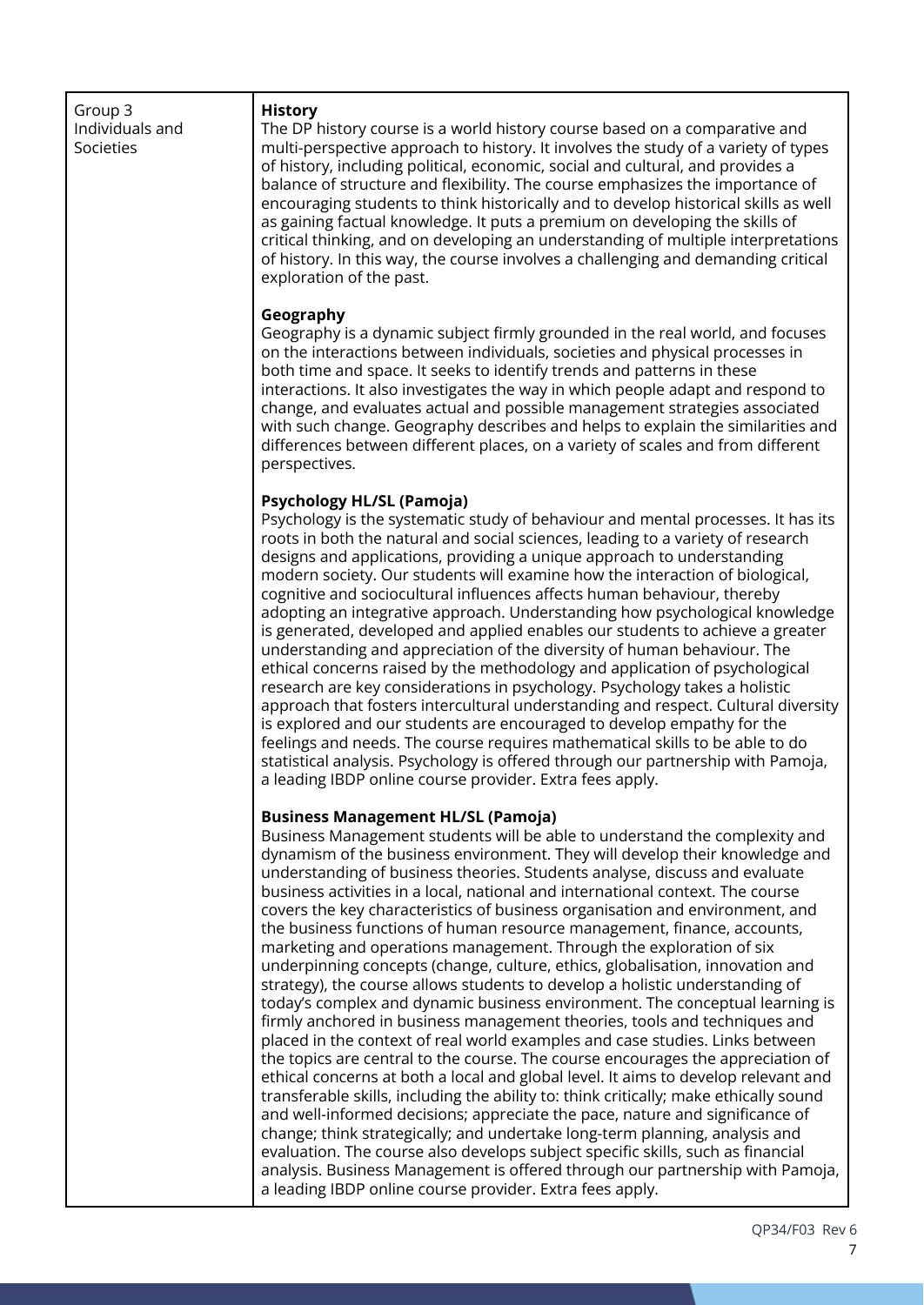| Group 4<br><b>Experimental Science</b> | The group 4 project is a collaborative activity where students from different<br>group 4 subjects, within or between schools, work together. It allows for<br>concepts and perceptions from across disciplines to be shared while<br>appreciating the environmental, social and ethical implications of science and<br>technology. It can be practically or theoretically based and aims to develop an<br>understanding of the relationships between scientific disciplines and their<br>influence on other areas of knowledge. The emphasis is on interdisciplinary<br>cooperation and the scientific processes.                                                                                                                                                                                                                                                                                                                                                                                                                                 |
|----------------------------------------|---------------------------------------------------------------------------------------------------------------------------------------------------------------------------------------------------------------------------------------------------------------------------------------------------------------------------------------------------------------------------------------------------------------------------------------------------------------------------------------------------------------------------------------------------------------------------------------------------------------------------------------------------------------------------------------------------------------------------------------------------------------------------------------------------------------------------------------------------------------------------------------------------------------------------------------------------------------------------------------------------------------------------------------------------|
|                                        | <b>Biology HL/SL</b><br>Biology is the study of life. The vast diversity of species makes biology both an<br>endless source of fascination and a considerable challenge. Biologists attempt<br>to understand the living world at all levels from the micro to the macro using<br>many different approaches and techniques. Biology is still a young science and<br>great progress is expected in the 21st century. This progress is important at a<br>time of growing pressure on the human population and the environment. By<br>studying biology in the DP students should become aware of how scientists<br>work and communicate with each other. While the scientific method may take<br>on a wide variety of forms, it is the emphasis on a practical approach through<br>experimental work that characterises the sciences. Teachers provide students<br>with opportunities to design investigations, collect data, develop manipulative<br>skills, analyse results, collaborate with peers and evaluate and communicate<br>their findings. |
|                                        | <b>Chemistry HL/SL</b><br>Chemistry is an experimental science that combines academic study with the<br>acquisition of practical and investigational skills. Chemical principles underpin<br>both the physical environment in which we live and all biological systems.<br>Chemistry is often a prerequisite for many other courses in higher education,<br>such as medicine, biological science and environmental science. Both theory<br>and practical work should be undertaken by all students as they complement<br>one another naturally, both in school and in the wider scientific community. The<br>DP chemistry course allows students to develop a wide range of practical skills<br>and to increase facility in the use of mathematics. It also allows students to<br>develop interpersonal and information technology skills, which are essential to<br>life in the 21st century.                                                                                                                                                    |
|                                        | <b>Physics HL/SL</b><br>Physics is the most fundamental of the experimental sciences as it seeks to<br>explain the universe itself, from the very smallest particles to the vast distances<br>between galaxies. Despite the exciting and extraordinary development of ideas<br>throughout the history of physics, observations remain essential to the very<br>core of the subject. Models are developed to try to understand observations,<br>and these themselves can become theories that attempt to explain the<br>observations. Besides helping us better understand the natural world, physics<br>gives us the ability to alter our environments. This raises the issue of the impact<br>of physics on society, the moral and ethical dilemmas, and the social, economic<br>and environmental implications of the work of physicists.                                                                                                                                                                                                       |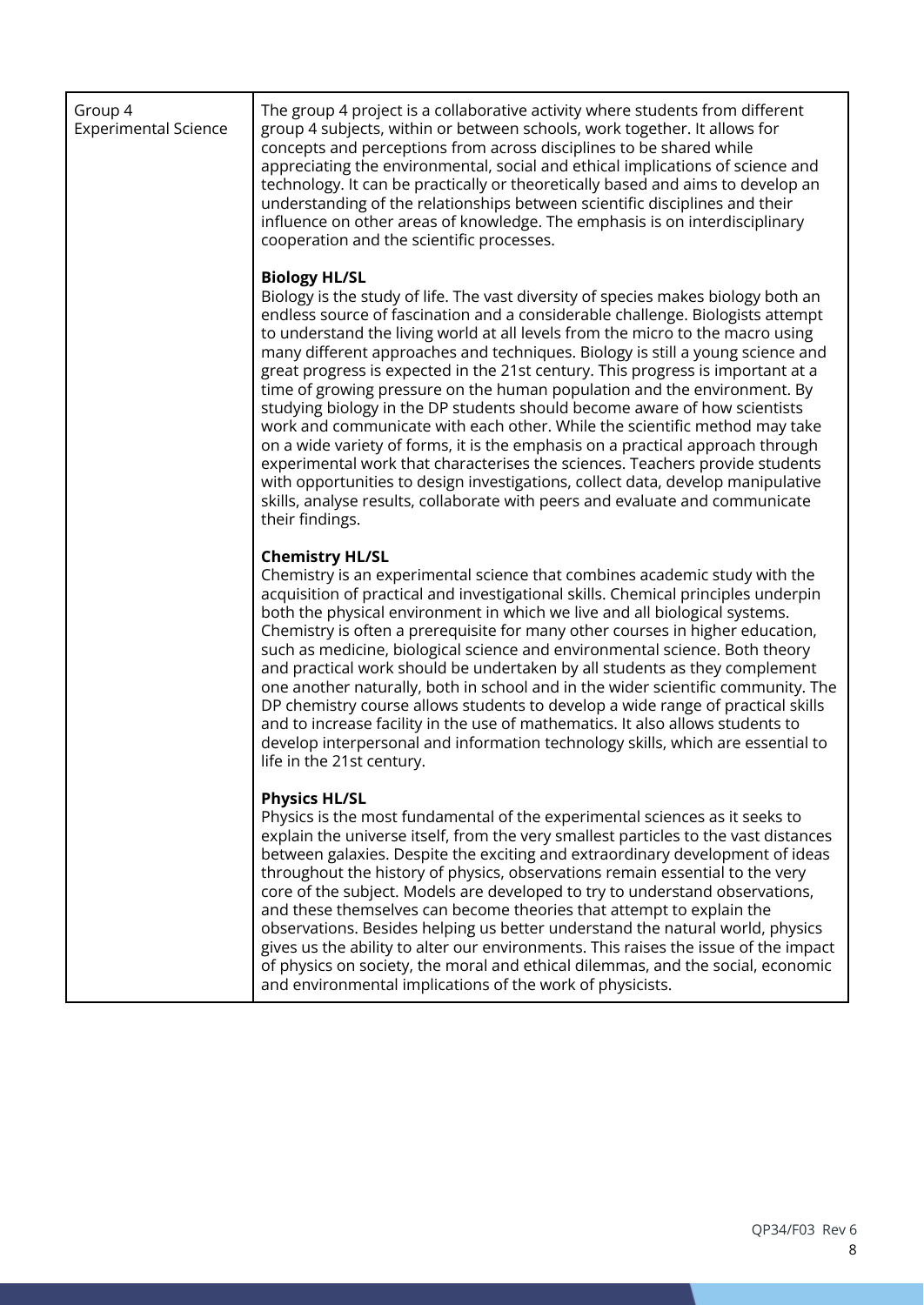| Group 5<br>Mathematics | <b>Mathematics Analysis and Approaches: HL</b><br>Students keen on pursuing this course should have strong algebraic skills and<br>enjoy solving challenging problems. Students will have to sit for a placement<br>test within the first three weeks of school start to ensure that they have the<br>necessary mathematics background for this rigorous mathematics course. It is<br>a requirement that students have achieved a MYP 5 e-assessment Standard<br>IBMYP Grade of at least 6 in their May 2019 exams. This new Math HL DP class<br>focuses on calculus and algebra, graphical and numerical approaches.<br>Mathematics HL Analysis and Approaches course is designed for students who<br>wish to study mathematics as a subject in its own right or to pursue interests<br>in areas related to mathematics such as engineering and physical sciences.<br>This course will appeal to those interested in exploring real and abstract<br>mathematical concepts.                                                                                                                                                                                                                                                                                                                                                                                                                                                     |
|------------------------|---------------------------------------------------------------------------------------------------------------------------------------------------------------------------------------------------------------------------------------------------------------------------------------------------------------------------------------------------------------------------------------------------------------------------------------------------------------------------------------------------------------------------------------------------------------------------------------------------------------------------------------------------------------------------------------------------------------------------------------------------------------------------------------------------------------------------------------------------------------------------------------------------------------------------------------------------------------------------------------------------------------------------------------------------------------------------------------------------------------------------------------------------------------------------------------------------------------------------------------------------------------------------------------------------------------------------------------------------------------------------------------------------------------------------------|
|                        | <b>Mathematics Analysis and Approaches: SL</b><br>This SL course is a subset of Mathematics HL but will be run as a separate<br>class. This course is designed for students pursuing economics and social<br>sciences.                                                                                                                                                                                                                                                                                                                                                                                                                                                                                                                                                                                                                                                                                                                                                                                                                                                                                                                                                                                                                                                                                                                                                                                                          |
|                        | <b>Mathematics: Application and Interpretations: SL</b><br>This course is designed to focus on the applied nature of the subject and<br>students who wish to apply mathematics in the real world and other subjects<br>will enjoy using technology and exploring mathematical models. It will also<br>appeal to students who wish to apply mathematics in a practical context.<br>Students keen on psychology, business and the natural sciences will find this<br>mathematical course beneficial.                                                                                                                                                                                                                                                                                                                                                                                                                                                                                                                                                                                                                                                                                                                                                                                                                                                                                                                              |
| Group 6<br>The Arts    | Note: Either Music or Theatre will be offered subject to sufficient student<br>numbers. The school will finalise this after reviewing student subject<br>selections.                                                                                                                                                                                                                                                                                                                                                                                                                                                                                                                                                                                                                                                                                                                                                                                                                                                                                                                                                                                                                                                                                                                                                                                                                                                            |
|                        | <b>Music HL/SL</b><br>The purpose of the IB Music Course is to provide a strong foundation for the<br>further study of music at the university level or in music career pathways as<br>well as an enriching course of study leading to lifelong participation in the<br>world of music for all students, regardless of their eventual career choice.<br>Students will develop knowledge and awareness of the history and evolution<br>of music from both Western Art Music and non-Western cultures and will be<br>able to identify, evaluate, and reflect upon the similarities and differences of<br>any two musical works. To do this, they will need knowledge of the musical<br>fundamentals of melody, medium, harmony, meter, form, style, context, and<br>technique, together with appropriate musical vocabulary. They will also apply<br>this knowledge to the development of their individual musicianship skills as<br>both performers and creators, with numerous opportunities to perform,<br>compose, and arrange music. In all components, students will engage in a<br>combination of teacher directed studies, independent research, and group<br>research projects.<br>In addition to these musical applications, students will also explore broader<br>issues of musical context, the role of music in the history of humankind,<br>artistic standards, and the relationship of music to other disciplines. |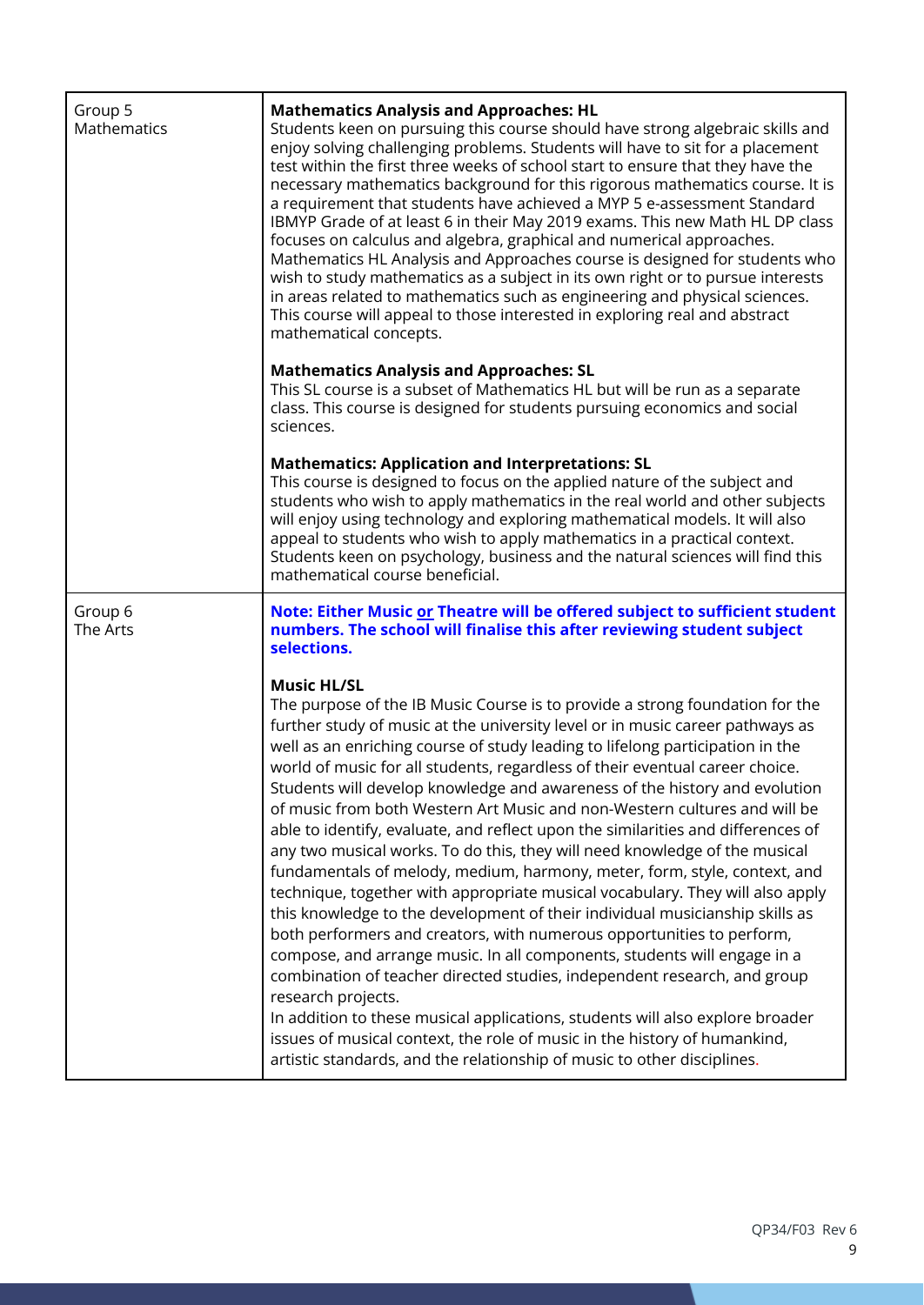| Group 6<br>The Arts     | <b>Theatre HL/SL</b><br>Theatre is a practical subject that encourages discovery through<br>experimentation, risk-taking and the presentation of ideas. The IBDP<br>Theatre course is multifaceted and gives students the opportunity to<br>actively engage in theatre as creators, designers, directors and<br>performers. It emphasises working both individually and collaboratively<br>as part of an ensemble. The teacher's role is to create opportunities that<br>allow students to explore, learn, discover and collaborate to become<br>autonomous, informed and skilled theatre-makers.                                                                                                                                                                                                                                                                                                                         |
|-------------------------|---------------------------------------------------------------------------------------------------------------------------------------------------------------------------------------------------------------------------------------------------------------------------------------------------------------------------------------------------------------------------------------------------------------------------------------------------------------------------------------------------------------------------------------------------------------------------------------------------------------------------------------------------------------------------------------------------------------------------------------------------------------------------------------------------------------------------------------------------------------------------------------------------------------------------|
|                         | The Theatre course at both HL and SL requires no previous experience<br>in drama or theatre. Since the course is designed to enable students to<br>experience theatre on a personal level, achievement in this subject is<br>reflected in how students develop, extend and refine the knowledge,<br>skills and attitudes necessary for studying this art form. Students'<br>individual ability to be creative and imaginative, and to communicate in<br>dramatic form, will be challenged and extended through the theoretical<br>and practical content of the course.                                                                                                                                                                                                                                                                                                                                                    |
|                         | <b>Visual Arts HL/SL</b><br>The IB Diploma Programme Visual Arts course encourages students to<br>challenge their own creative and cultural expectations and boundaries.<br>It is a thought-provoking course in which students develop analytical<br>skills in problem-solving and divergent thinking, while working towards<br>technical proficiency and confidence as art-makers. In addition to<br>exploring and comparing visual arts from different perspectives and in<br>different contexts, students are expected to engage in, experiment with<br>and critically reflect upon a wide range of contemporary practices and<br>media. The course is designed for students who want to go on to study<br>visual arts in higher education as well as for those who are seeking<br>lifelong enrichment through visual arts.                                                                                            |
| IBDP core requirements: | <b>Creativity, Activity and Service (CAS)</b><br>Creativity, Activity, Service (CAS) is at the heart of the DP. With its holistic<br>approach, CAS is designed to strengthen and extend students' personal<br>and interpersonal learning from the Primary Years Programme (PYP)<br>and Middle Years Programme (MYP).                                                                                                                                                                                                                                                                                                                                                                                                                                                                                                                                                                                                      |
|                         | <b>Theory of Knowledge (TOK)</b><br>Theory of knowledge (TOK) is a course about critical thinking and<br>inquiring into the process of knowing, rather than about learning a<br>specific body of knowledge. It plays a special role in the DP by providing<br>an opportunity for students to reflect on the nature of knowledge, to<br>make connections between areas of knowledge and to become aware of<br>their own perspectives and those of the various groups whose<br>knowledge they share. It is a core element undertaken by all DP<br>students, and schools are required to devote at least 100 hours of class<br>time to the course. The overall aim of TOK is to encourage students to<br>formulate answers to the question "how do you know?" in a variety of<br>contexts, and to see the value of that question. This allows students to<br>develop an enduring fascination with the richness of knowledge. |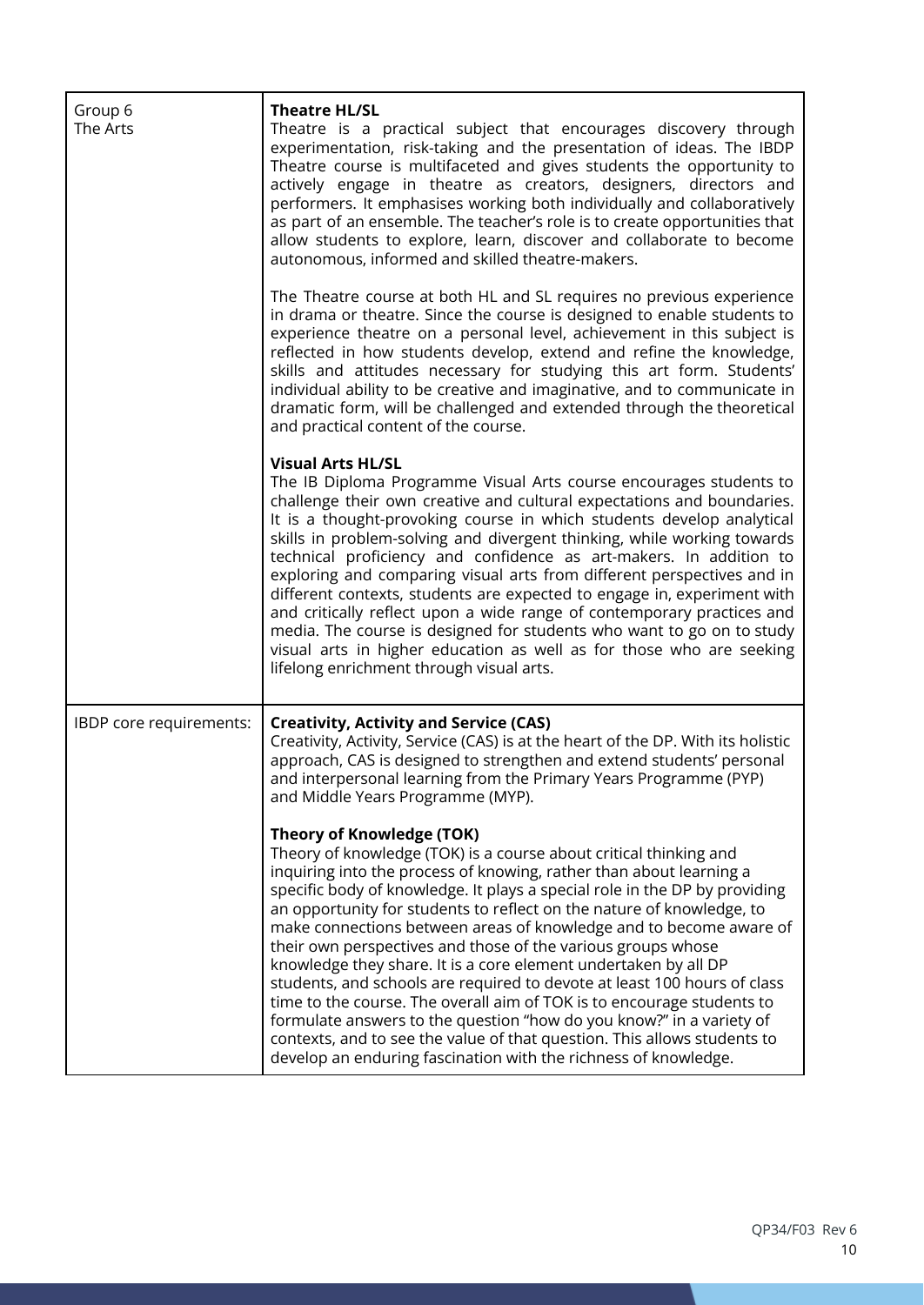| IBDP core requirements: | <b>Extended Essay</b><br>The Extended Essay is a compulsory, externally assessed piece of<br>independent research into a topic chosen by the student and presented<br>as a formal piece of academic writing. The extended essay is intended to<br>promote high-level research and writing skills, intellectual discovery and<br>creativity while engaging students in personal research. This leads to a<br>major piece of formally presented, structured writing of up to 4,000<br>words in which ideas and findings are communicated in a reasoned,<br>coherent and appropriate manner.                                                                                                                                                                                                                                                                                                                                                                                                                                                                                                                                                                                                                                                                                                                                                                                                         |
|-------------------------|---------------------------------------------------------------------------------------------------------------------------------------------------------------------------------------------------------------------------------------------------------------------------------------------------------------------------------------------------------------------------------------------------------------------------------------------------------------------------------------------------------------------------------------------------------------------------------------------------------------------------------------------------------------------------------------------------------------------------------------------------------------------------------------------------------------------------------------------------------------------------------------------------------------------------------------------------------------------------------------------------------------------------------------------------------------------------------------------------------------------------------------------------------------------------------------------------------------------------------------------------------------------------------------------------------------------------------------------------------------------------------------------------|
|                         | Pamoja (online DP education - additional fees apply)<br>Pamoja Education offers high quality online courses in the IB Diploma.<br>Students undertaking studies through Pamoja will have the opportunity<br>to learn with independence, space and control over their own learning,<br>and will do so with the assistance of Pamoja-based teacher who will<br>deliver the content and assessment, under the supervision of<br>Chatsworth's Online Course Coordinator. The offering of Pamoja courses<br>will afford students greater choice in the study of languages and<br>humanities subjects, and offers a progressive and flexible manner of<br>study. Subjects undertaken through Pamoja follow the full IB curriculum<br>and assessment model.<br>Chatsworth Year 12studnts are offered the opportunity of taking one of<br>the following Pamoja online courses:<br>• Mandarin Ab initio SL<br>• French Ab initio SL<br>· Spanish B SL<br>· Psychology SL/HL<br>• Business Management SL/HL<br>When a student opts to do a Pamoja course, the school partially<br>subsidises the course fee and parents are responsible for the remainder<br>of the fee. In an unusual case such as a transfer student from another<br>school and/or country where the student is required to take a second<br>Pajoma online course, the family will bear the full course fees for the<br>additional course. |

# **Additional Information**

Students with documented medical conditions requiring additional services from the school may be provided with accommodations through the Student Health Management Policy. Students with documented learning disabilities requiring additional services from the school may be provided with accommodations through the Learning Support program. Students who require these additional accommodations in the classroom or on examinations will be subject to the applicable charges as defined in the Chatsworth Student Contract.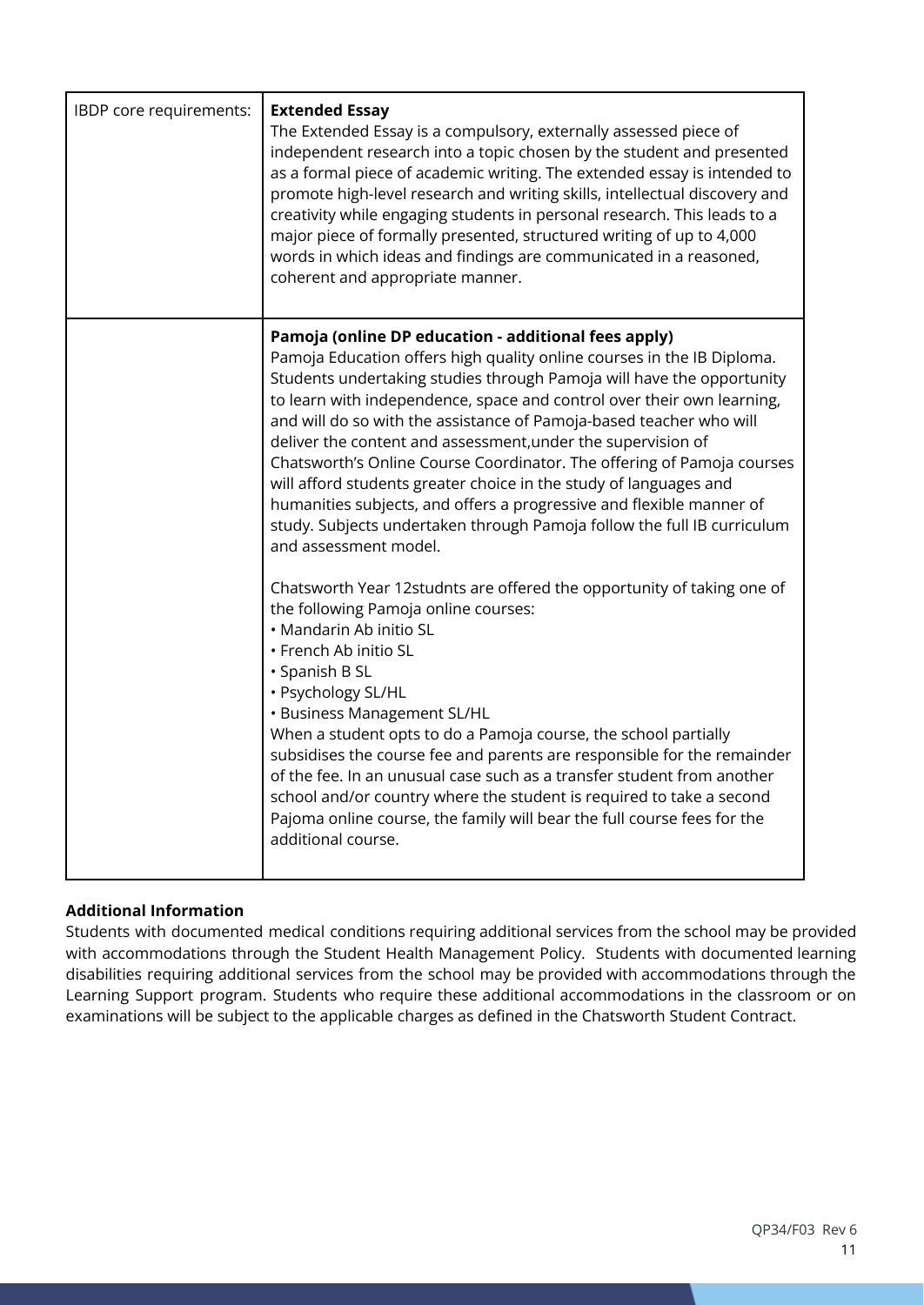# **Year 12 & 13 Entrance Recommendations**

The IB Diploma Programme may not be the most suitable pathway for all students given their current academic profile and needs. It is our explicit aim to place students in programmes where they will experience academic and social success that will allow them to pursue their goals after high school.

The criteria that we use to evaluate student suitability are linked to: academic achievement, English language proficiency, approaches to learning and attitude and commitment, with indicators such as:

| <b>Domain</b>                                                                                                                                                                                                                                                                                          | <b>IB Diploma</b>                                                                                                                                                                                                                                                                                                                        | <b>IB Course (Certificate)</b>                                                                                                                                      |
|--------------------------------------------------------------------------------------------------------------------------------------------------------------------------------------------------------------------------------------------------------------------------------------------------------|------------------------------------------------------------------------------------------------------------------------------------------------------------------------------------------------------------------------------------------------------------------------------------------------------------------------------------------|---------------------------------------------------------------------------------------------------------------------------------------------------------------------|
| <b>Academic Achievement</b><br>Students need to have a sufficient<br>foundation at MYP or equivalent<br>level.                                                                                                                                                                                         | Teacher feedback<br>Minimum MYP grade 5,<br>IGCSE grade B (or<br>equivalent) for Higher<br>Level (HL)<br>Minimum MYP grade 4/<br>$\bullet$<br><b>IGCSE Year 11 report</b><br>grades<br>SE grade C (or equivalent)<br>for Standard Level (SL)<br>Recommendation from 3<br>teachers to take a course<br>at Higher Level (HL)<br>MAP scores | Year 11 report<br>grades<br>Teacher feedback<br>Typical minimum<br>MYP grade 4, IGCSE<br>grade C (or<br>equivalent) for<br>Standard Level (SL)<br><b>MAP</b> scores |
|                                                                                                                                                                                                                                                                                                        |                                                                                                                                                                                                                                                                                                                                          |                                                                                                                                                                     |
| <b>English Language Proficiency</b><br>(for non-native English speakers)<br>Due to the high academic<br>demands of the course, students<br>need to be proficient in English<br>and not require language support.<br>Chatsworth entry criteria for year<br>12 is B2 European Common<br>Framework level. | Year 11 report grades<br>Teacher feedback<br>WIDA proficiency profile<br><b>MAP</b> scores                                                                                                                                                                                                                                               | Year 11 report<br>$\bullet$<br>grades<br>Teacher feedback<br>WIDA proficiency<br>profile<br><b>MAP</b> scores                                                       |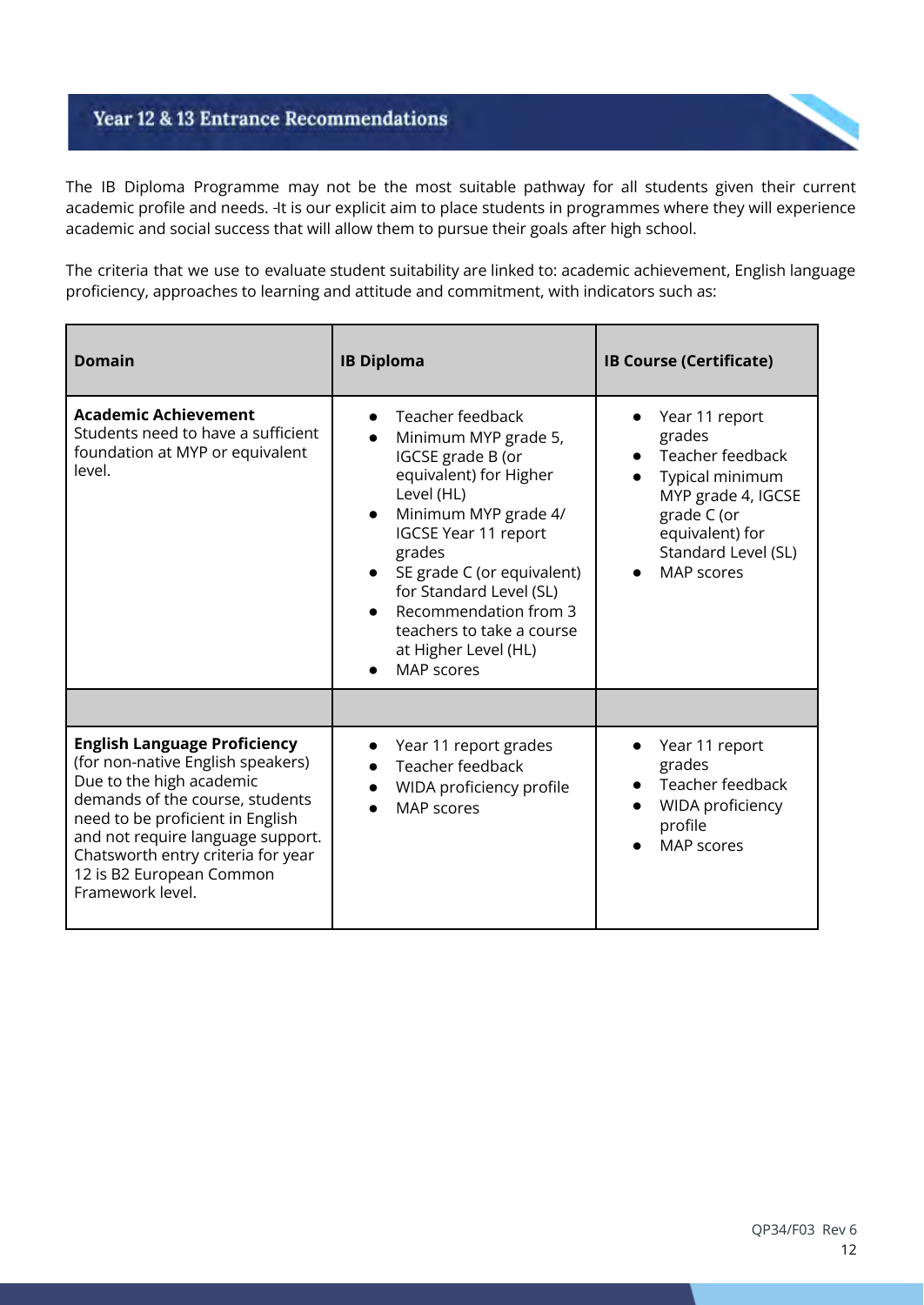| <b>Domain</b>                                                                                                                                                          | <b>IB Diploma</b>                                                                                                                                                                                                                                                                                                                                                                                                                                                                       | <b>IB Course (Certificate)</b>                                                                                                                                                                                                                                                                                                                                                                                                              |
|------------------------------------------------------------------------------------------------------------------------------------------------------------------------|-----------------------------------------------------------------------------------------------------------------------------------------------------------------------------------------------------------------------------------------------------------------------------------------------------------------------------------------------------------------------------------------------------------------------------------------------------------------------------------------|---------------------------------------------------------------------------------------------------------------------------------------------------------------------------------------------------------------------------------------------------------------------------------------------------------------------------------------------------------------------------------------------------------------------------------------------|
| <b>Approaches to Learning</b><br>Students need to have the<br>time management and<br>interpersonal skills to<br>keep on top of their<br>studies.                       | Teacher feedback<br>Year 11 report<br>Approaches to Learning<br>(ATL)<br>feedback<br>Attendance<br>Progress concern reports (lack of)<br>$\bullet$<br>Discipline reports (lack of)<br>Report card - teacher comments<br>$\bullet$<br>and student reflections<br>Attendance<br>$\bullet$<br>Participation in study support<br>$\bullet$<br>(when required)<br>Work submission<br>Teacher recommendation<br>Interaction with teachers<br>$\bullet$<br>Academic honesty<br>Time management | Teacher feedback<br>Year 11 report<br>Approaches to<br>Learning<br>(ATL) feedback<br>Attendance<br>Progress concern reports<br>(lack of)<br>Discipline reports (lack of)<br>Report card -<br>teacher<br>student<br>and<br>comments<br>reflections<br>Attendance<br>Participation<br>study<br>in<br>support (when required)<br>Work submission<br>Teacher recommendation<br>Interaction with teachers<br>Academic honesty<br>Time management |
| <b>Attitude &amp; Commitment</b><br>Students are expected to<br>demonstrate the IB<br>Learner Profile and be<br>fully committed to<br>participating in this<br>course. | Letter of Application<br>$\bullet$<br>Teacher feedback<br>Homeroom teacher feedback                                                                                                                                                                                                                                                                                                                                                                                                     | Letter of Application<br>$\bullet$<br>Teacher feedback<br>Homeroom<br>teacher feedback                                                                                                                                                                                                                                                                                                                                                      |
| <b>Emotional Resilience</b><br>Due to the rigorous<br>nature of the course<br>students are expected to<br>have a high degree of<br>emotional resilience.               | Homeroom teacher feedback<br><b>Student Services</b><br>recommendation                                                                                                                                                                                                                                                                                                                                                                                                                  | Homeroom<br>teacher feedback<br><b>Student Services</b><br>recommendation                                                                                                                                                                                                                                                                                                                                                                   |

Note: In extenuating circumstances, the school may offer a placement to a student based on other factors.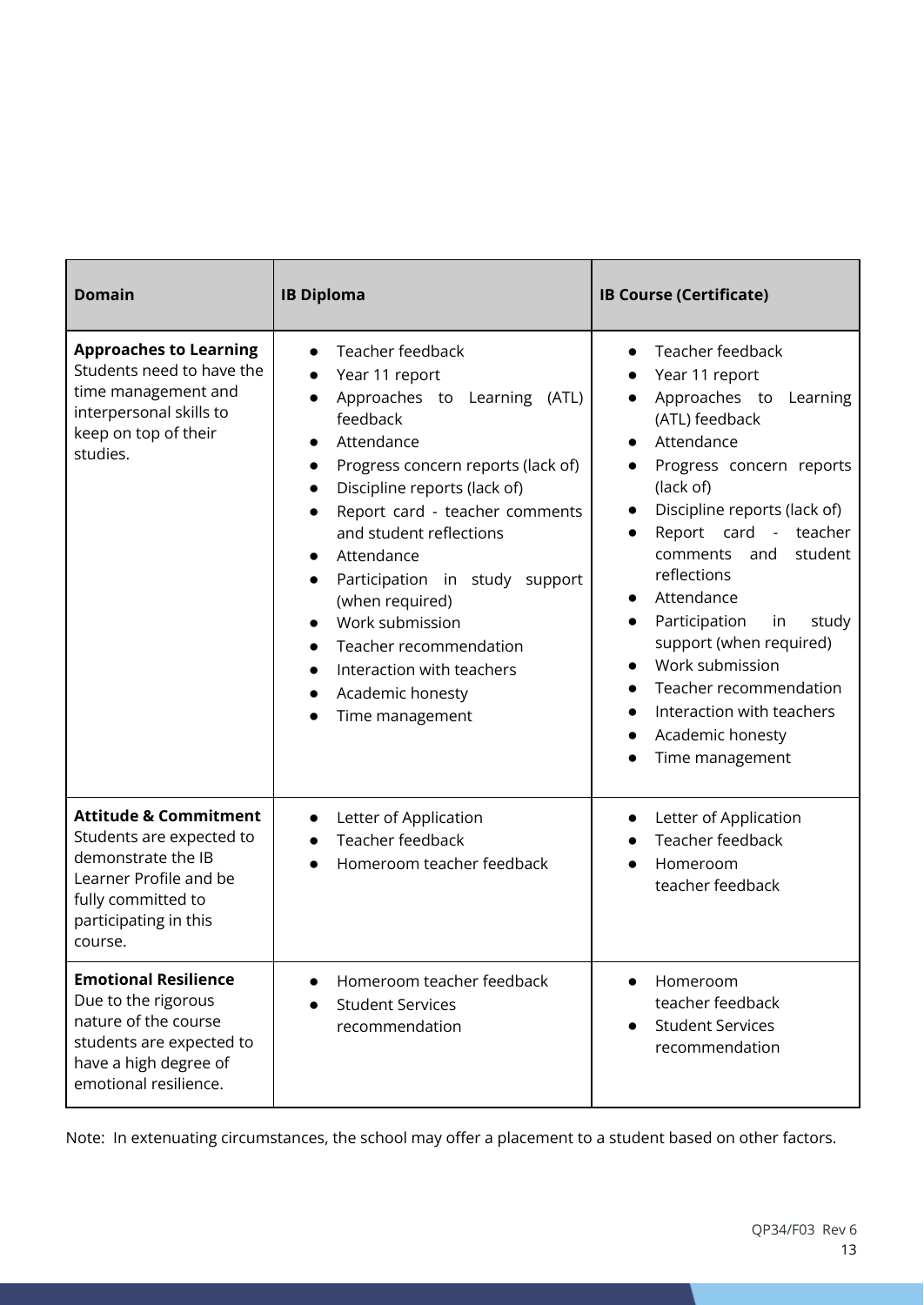# Pathways for Year 12/13

There are generally two pathways for graduation for our students at Chatsworth International School. Students are either placed into DP courses/certificates or the IB Diploma. Either way, all students graduate from Chatsworth with a WASC accredited high school diploma, except under special circumstances (such as attendance issues or incomplete academic backgrounds in High School prior to admission etc).

The IB Diploma is a pre-university course and a very demanding program. Placement letters for Years 12 & 13 are issued by the IB Diploma Coordinator to all the students at the end of Year 12

Students joining the school in Semester 2 of Year 11 or at the beginning of Year 12 are monitored to ensure that they are on the appropriate pathway for success. The school reserves the right to place students on the pathway that is best suited to their academic standing and needs.

It is our sincere aim that every student graduates successfully, in an academic programme that is challenging to them. In principle, we seek for our students to be appropriately challenged and not overwhelmed by their academic course while with us.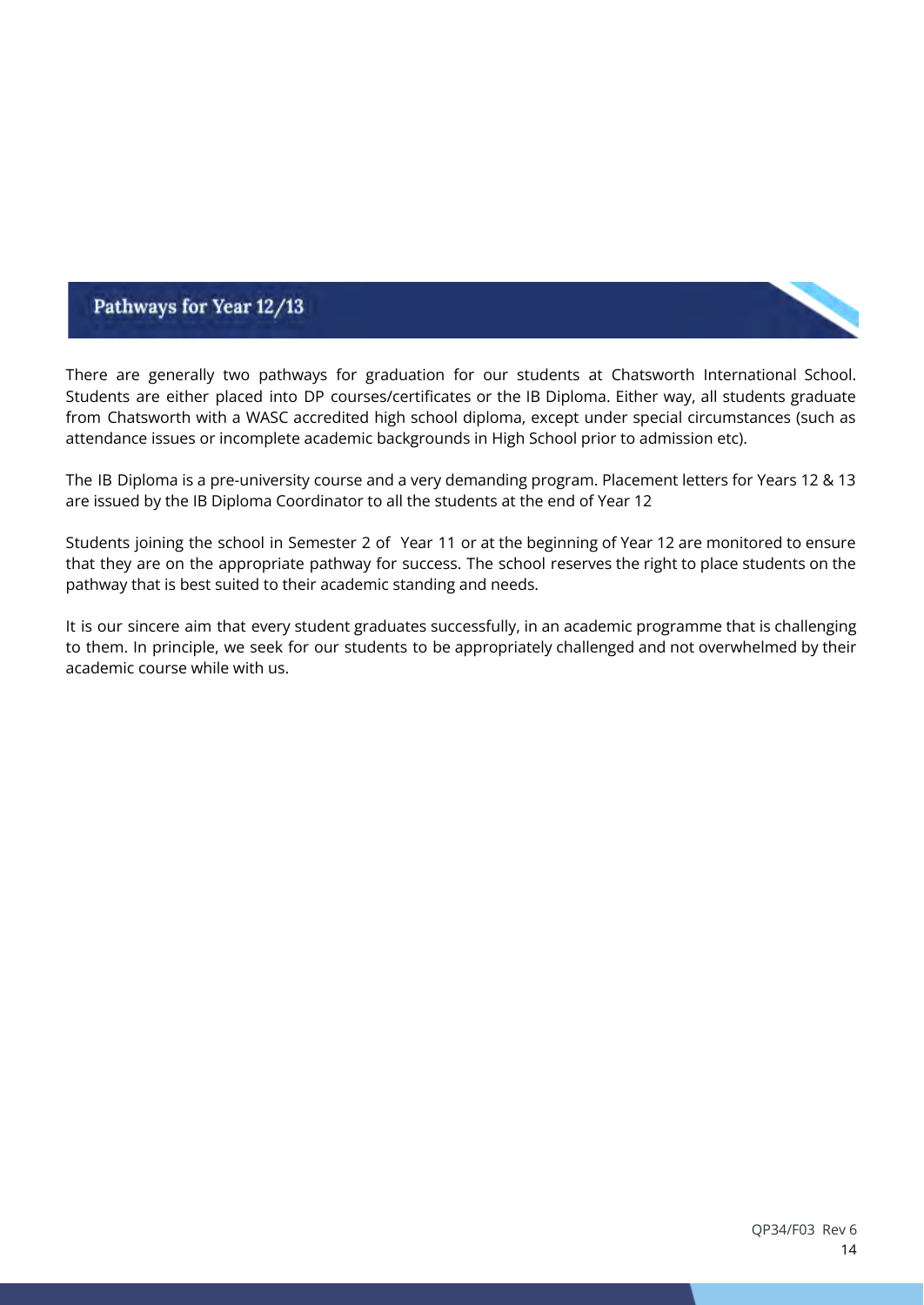## **Sample Acceptance Letter into our Year 12 programme**

Dear Parents / Guardian of \_\_\_\_\_\_\_\_\_\_\_\_\_\_\_\_\_\_\_\_,

## **2022-2024 Recommended Academic Pathway**

Year 12/ Grade 11 marks the start of our final academic programmes at Chatsworth. Students in Year 12/ Grade 11 are recommended to take either:

- IB Course (typically taking IBDP "standard level" certificates, without TOK or EE) or
- The IB Diploma

Both of these pathways typically lead to the Chatsworth High School Diploma, if students pass the required number of courses each year. While the certificates earned in the DP Course tend to strengthen the Chatsworth High School Diploma, the IB Diploma itself is often viewed as an alternative to a high school diploma by some universities.

Chatsworth recommends student placement in these pathways based on a number of factors. The following elements are all considered during the review process:

- Student's application
- Academic Achievement
- English Language Proficiency (for non-native English speakers)
- Approaches to Learning
- Attitude & Commitment
- Emotional Stability

Based on the above and having thoroughly reviewed your child's file, Chatsworth is pleased to recommend placement in:

| <b>IB Course</b><br>6 subjects + CAS                  |  |
|-------------------------------------------------------|--|
| <b>IB Diploma</b><br>$6$ subjects + EE + TOK<br>+ CAS |  |

Should you have any questions, please do not hesitate to get in touch with me.

Sincerely,

### **Iain Hudson**

[ihudson@chatsworth.com.sg](mailto:ihudson@chatsworth.com.sg) IBDP Coordinator (IB code 2114)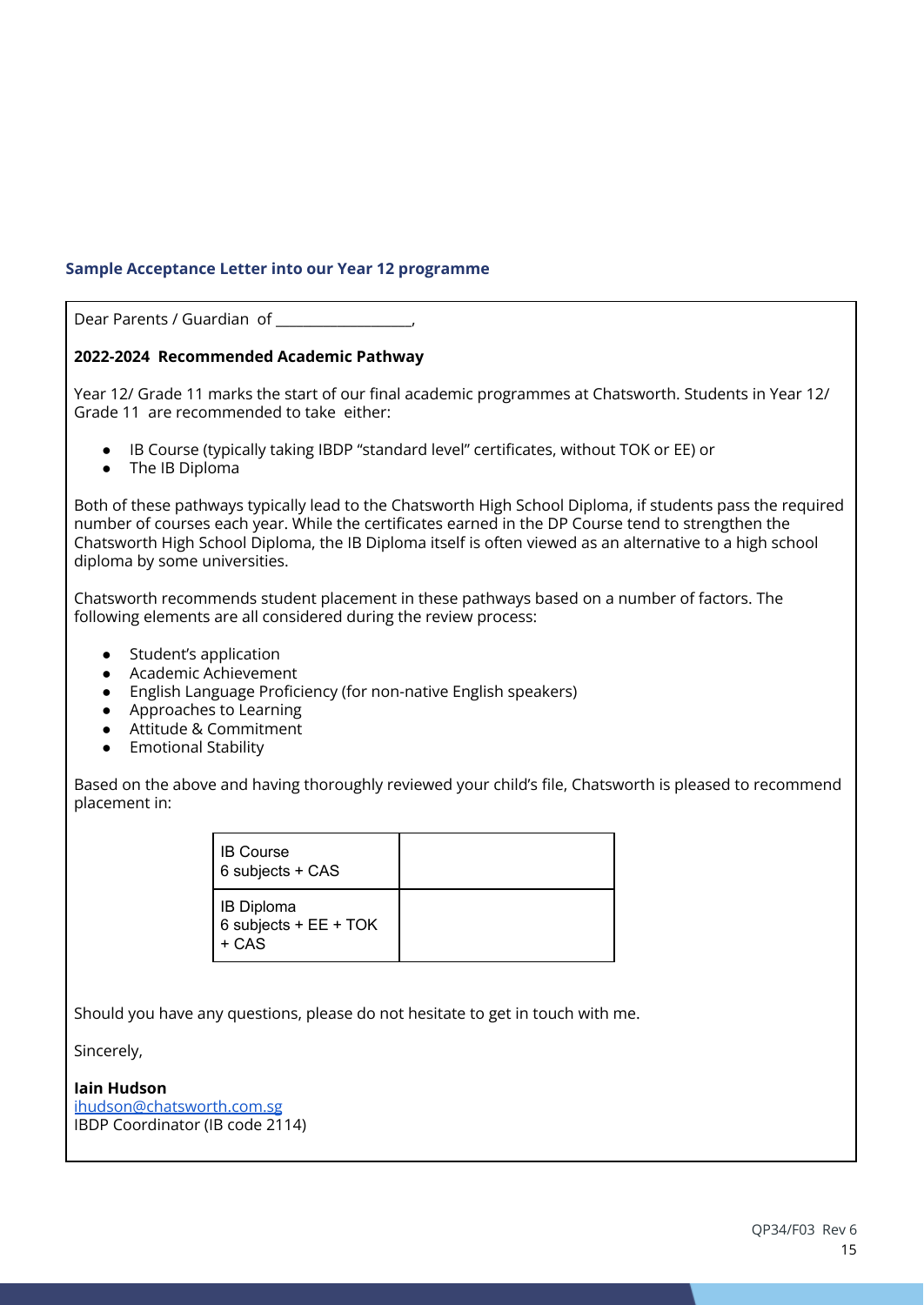### **Notes**

| - |
|---|
|   |
| - |
|   |
|   |
|   |
|   |
|   |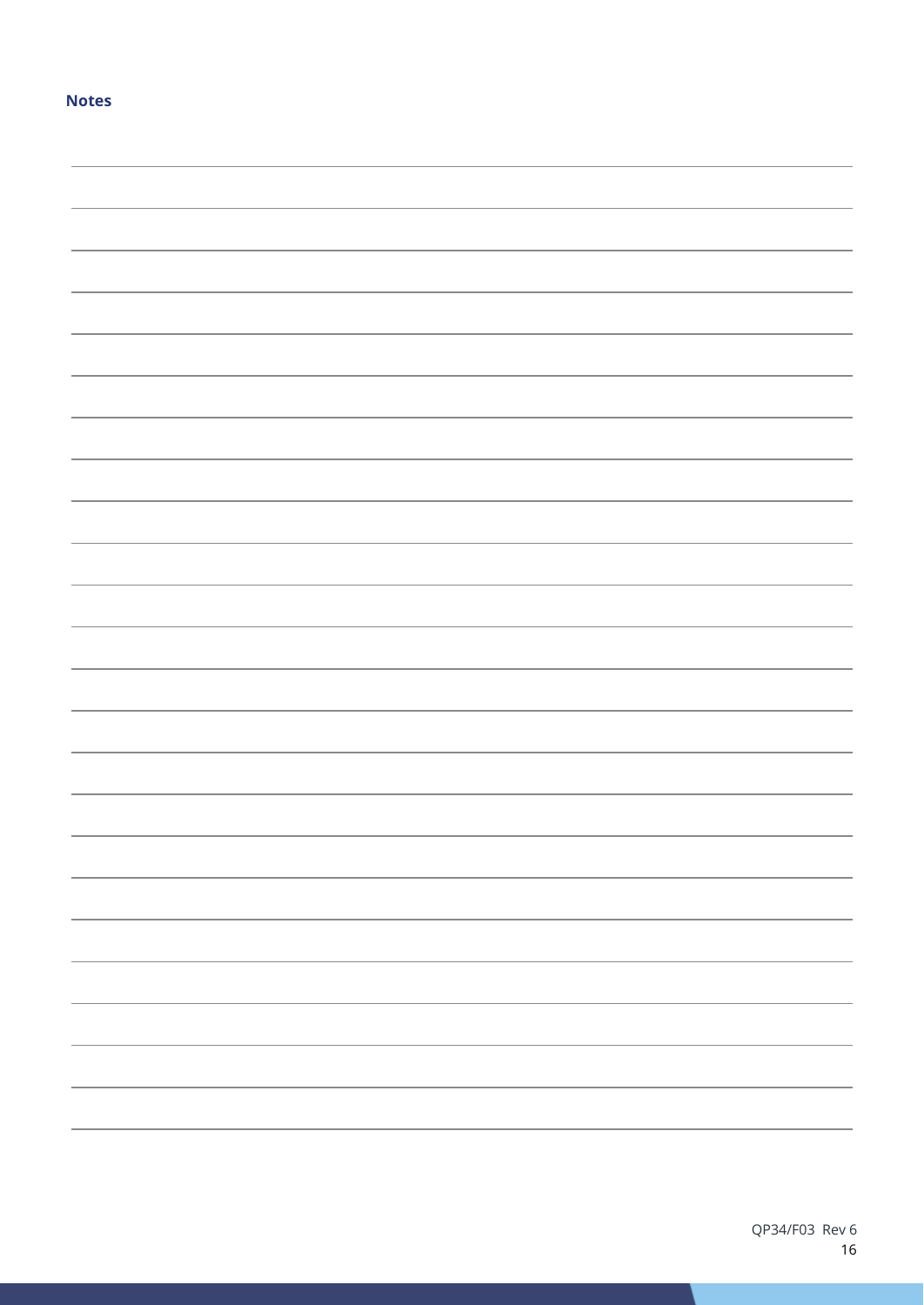# High School Academic Structure 2020-21

| Head of School                                     | Tyler Sherwood    |                              |
|----------------------------------------------------|-------------------|------------------------------|
| Head of Secondary                                  | Siobhan Dean      |                              |
| IB Diploma Coordinator                             | lain Hudson       | ihudson@chatsworth.com.sg    |
| <b>Extended Essay Coordinator</b>                  | Abigail Melis     | amelis@chatsworth.com.sg     |
| <b>CAS Coordinator</b>                             | Elgin Louis       | elouis@chatsworth.com.sg     |
| <b>School Supported Self Taught</b><br>Coordinator | Julia Lachet      | jlachet@chatsworth.com.sg    |
| Online Course Coordinator                          | Kamlesh Ballgobin | kballgobin@chatsworth.com.sg |
| University Advisor                                 | lain Hudson       | ihudson@chatsworth.com.sg    |

# **IBDP Subject Groups and Department Heads**

| Group                                    | Head of<br><b>Department</b> | <b>Email</b>                 |
|------------------------------------------|------------------------------|------------------------------|
| 1. Studies in Language and<br>Literature | Elizabeth Scott              | escott@chatsworth.com.sg     |
| 2. Language Acquisition                  | Wang Xiaoyan                 | xwang@chatsworth.com.sg      |
| 2. Language Acquisition (English B)      | Jennifer Jenson              | jjenson@chatsworth.com.sg    |
| 3. Individuals and Societies             | Abigail Melis                | amelis@chatsworth.com.sg     |
| 4. Experimental science                  | Thinagar Thangavel           | tthangavel@chatsworth.com.sg |
| 5. Mathematics                           | Sunil Nanwani                | snanwani@chatsworth.com.sg   |
| 6. The Arts                              | Joanne Tansey                | jtansey@chatsworth.com.sg    |